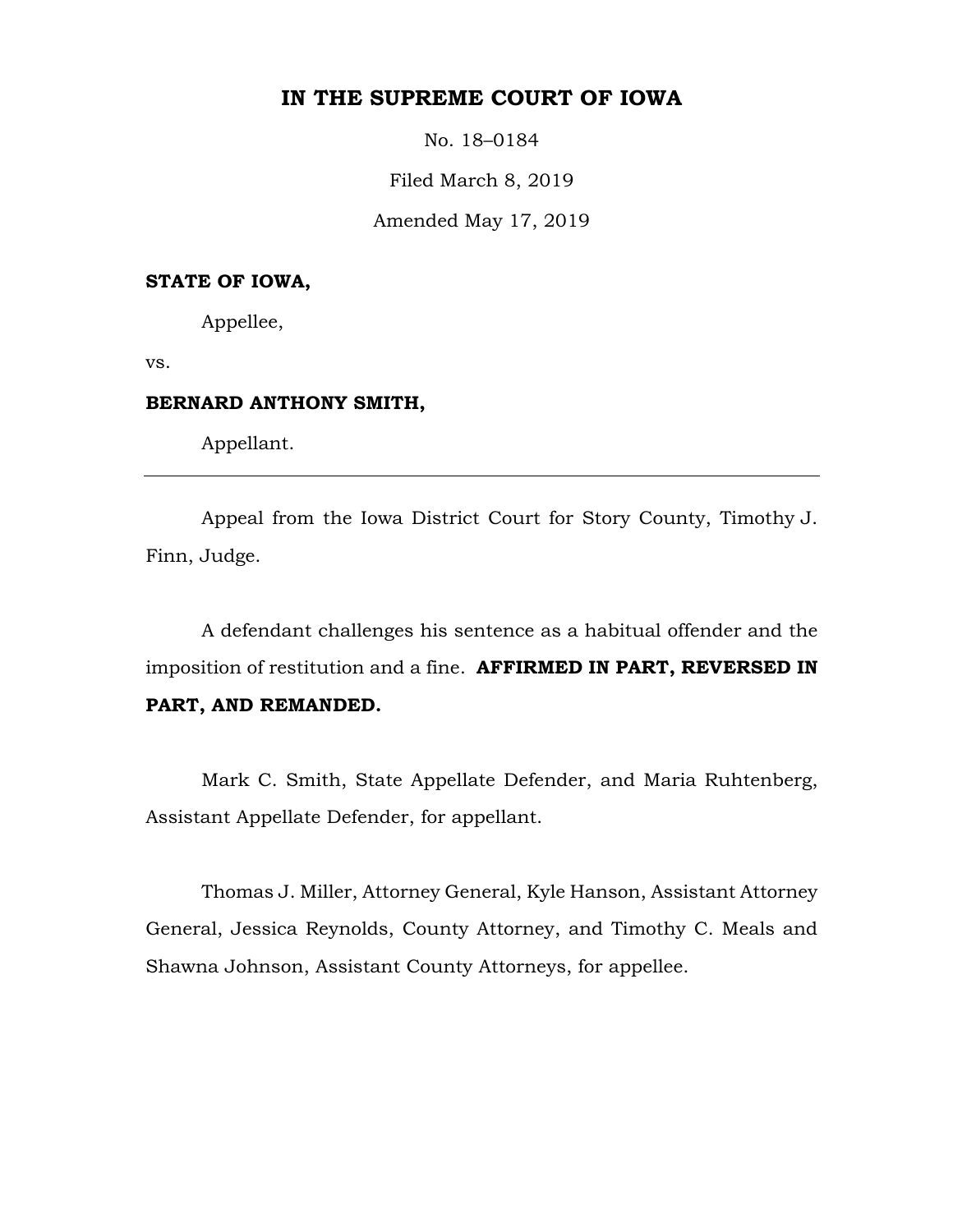#### **WIGGINS, Justice.**

The defendant was convicted of second-degree burglary and stipulated to being a habitual offender. The court sentenced the defendant as a habitual offender, ordered restitution, and imposed a fine. On appeal, we conclude the stipulation was not knowingly and voluntarily made because the stipulation proceedings did not comply with the requirements of *State v. Harrington*, 893 N.W.2d 36 (Iowa 2017). Accordingly, we must reverse the habitual offender judgment, the defendant's sentence, and remand the case for further proceedings consistent with *Harrington*. *See id.* at 45–46. We affirm the uncontested judgment of guilt on seconddegree burglary.

#### **I. Facts and Proceedings.**

On September 27, 2017, the State charged Smith with burglary in the second degree in violation of Iowa Code sections 713.1 and 713.5 (2017), a class "C" felony, and being a habitual offender in violation of section 902.8. Following Smith's not-guilty plea, a bifurcated trial on the burglary charge began on November 28.

While the jury was in deliberations, Smith's counsel informed the court that Smith would stipulate to the predicate priors for the habitual offender charge. The following exchange occurred:

[DEFENSE COUNSEL]: Your Honor, I just discussed with my client about the sentencing enhancement charge on the Trial Information of offense of habitual offender and my client has decided that he will withdraw his request for a bifurcated trial and will stipulate to the priors for that particular section should the jury return a guilty verdict that it would be applicable to.

THE COURT: Okay. Very well. Mr. Smith, is that correct?

THE DEFENDANT: Yes, sir.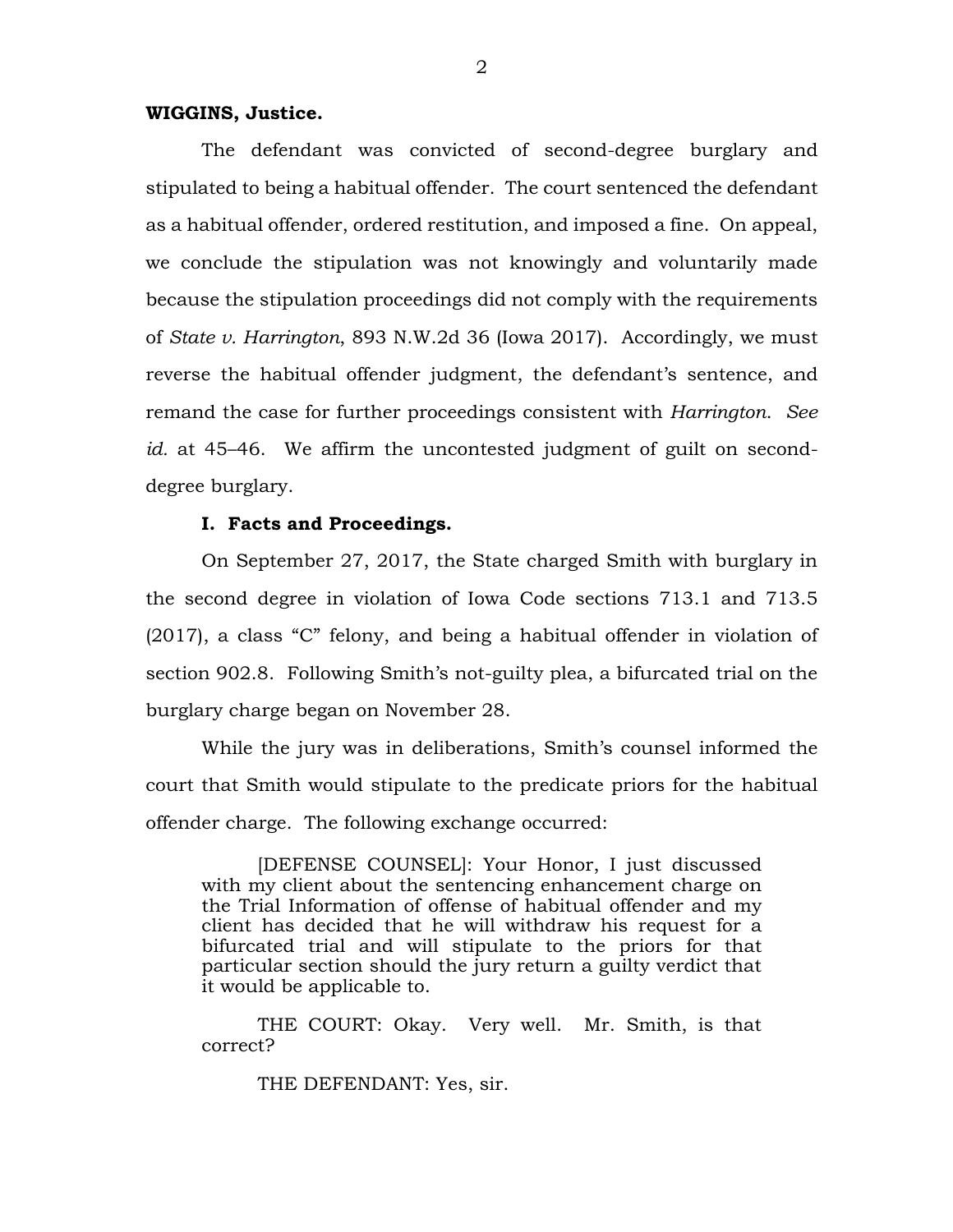THE COURT: I told you earlier about the ramifications of doing that. It's your decision and you voluntarily decided that you will stipulate to the habitual offender element of the trial?

THE DEFENDANT: Yes.

THE COURT: Okay. All right. Thank you. Anything further on behalf of the State?

[THE PROSECUTOR]: No, Your Honor.

THE COURT: Thank you.

[DEFENSE COUNSEL]: Thank you, Your Honor.

Subsequently, the jury returned a verdict finding Smith guilty of burglary in the second degree. After the court scheduled sentencing,

further discussion regarding Smith's stipulation occurred:

[DEFENSE COUNSEL]: Your Honor, [the prosecutor] brought to my attention a case *State v. Harrington*, 893 N.W.2d 36. It concerns a Defendant making admissions to the habitual offender without the State having to prove it up and the issue of bringing it up in a motion in arrest of judgment or making an adequate record.

I believe we probably have an adequate record but just to be safe, it probably would be best to maybe supplement the record a little bit at this time, that the Defendant did freely voluntarily stipulate to the priors of the habitual offender.

THE COURT: All right. I think we did that. But you're in agreement on that; aren't you?

THE DEFENDANT: Yes.

THE COURT: All right. Thank you. I appreciate that. You understand that's voluntary on your part and you elected to go along with that?

THE DEFENDANT: Correct.

THE COURT: Okay. I have one last thing I need to tell you about. You have the right to file what's called a motion in arrest of judgment. The motion has to be filed at least I think it's five days or three days?

[THE PROSECUTOR]: Five days, Your Honor.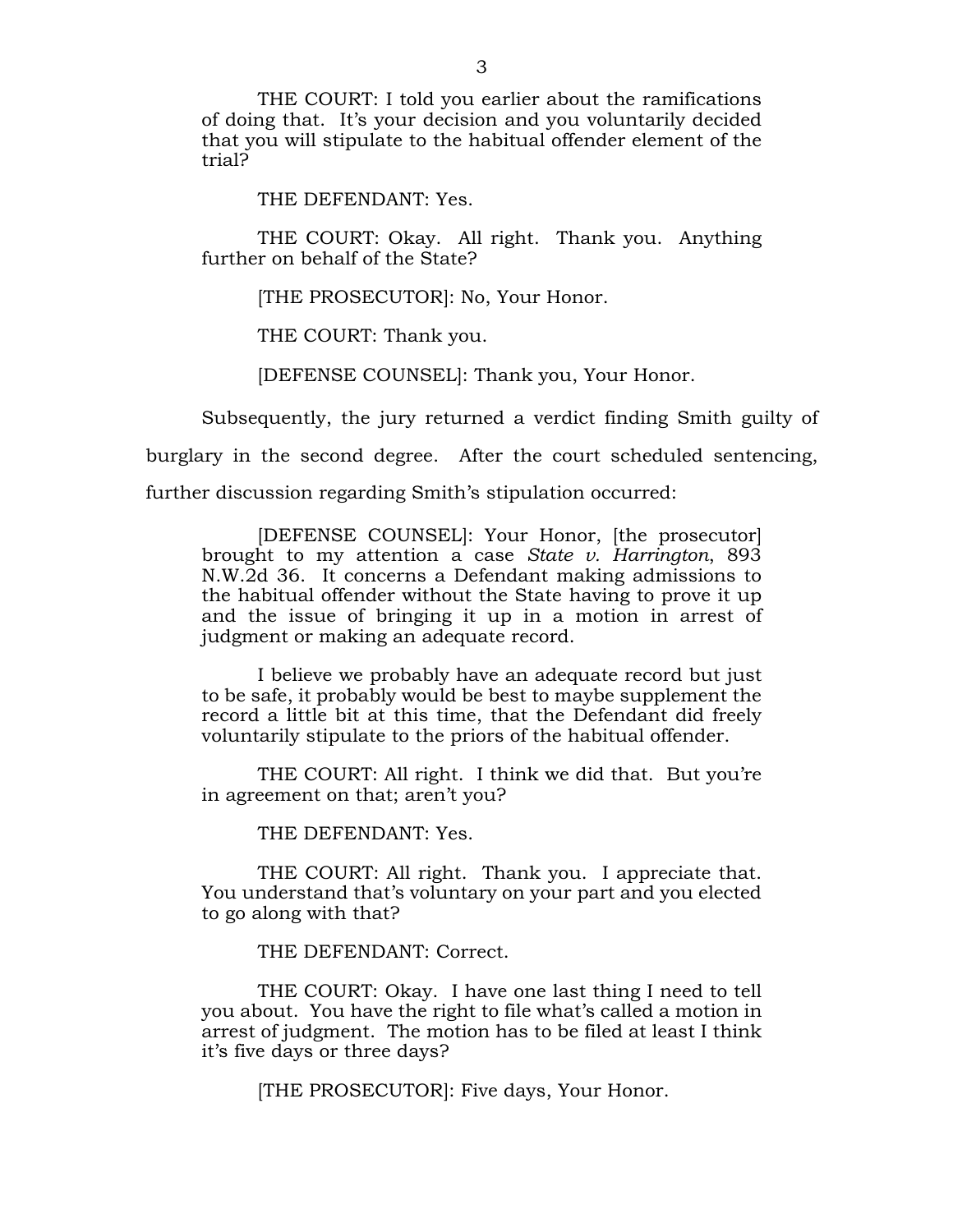THE COURT: Five days before the date of sentencing. I set your sentencing on January 16th. So if you want the Court to consider that, it has to be filed at least five days before January 16th. Do you understand that?

(At this time there is an off-the-record discussion between [defense counsel] and the Defendant.)

(We are now back on the record.)

[THE PROSECUTOR]: Your Honor, I think it's forty-five days but no less than five days before sentencing.

THE COURT: Okay.

[DEFENSE COUNSEL]: That is correct.

THE COURT: All right. Got that?

THE DEFENDANT: Yes.

THE COURT: Okay. All right. That will conclude the hearing.

Thank you.

The court gave no other information on the motion and had no further conversation about Smith's stipulation to the prior convictions. Smith did not file a motion in arrest of judgment challenging the habitual offender stipulation proceedings.

On January 16, 2018, the district court sentenced Smith as a habitual offender to incarceration not to exceed fifteen years. The court also imposed a fine of \$1000, ordering, "The Defendant should be and is hereby fined in the sum of \$1,000 plus a 35 percent surcharge. This fine and surcharge are hereby SUSPENDED." Regarding restitution, the order said,

[T]he Defendant shall be required to pay the costs of this action, the \$125 law enforcement initiative surcharge, and that he reimburse the state for the reasonable fees of his court-appointed attorney. The Defendant's attorney is given 10 days within which to file a statement of the legal services he has provided for the Defendant. All costs, surcharges, and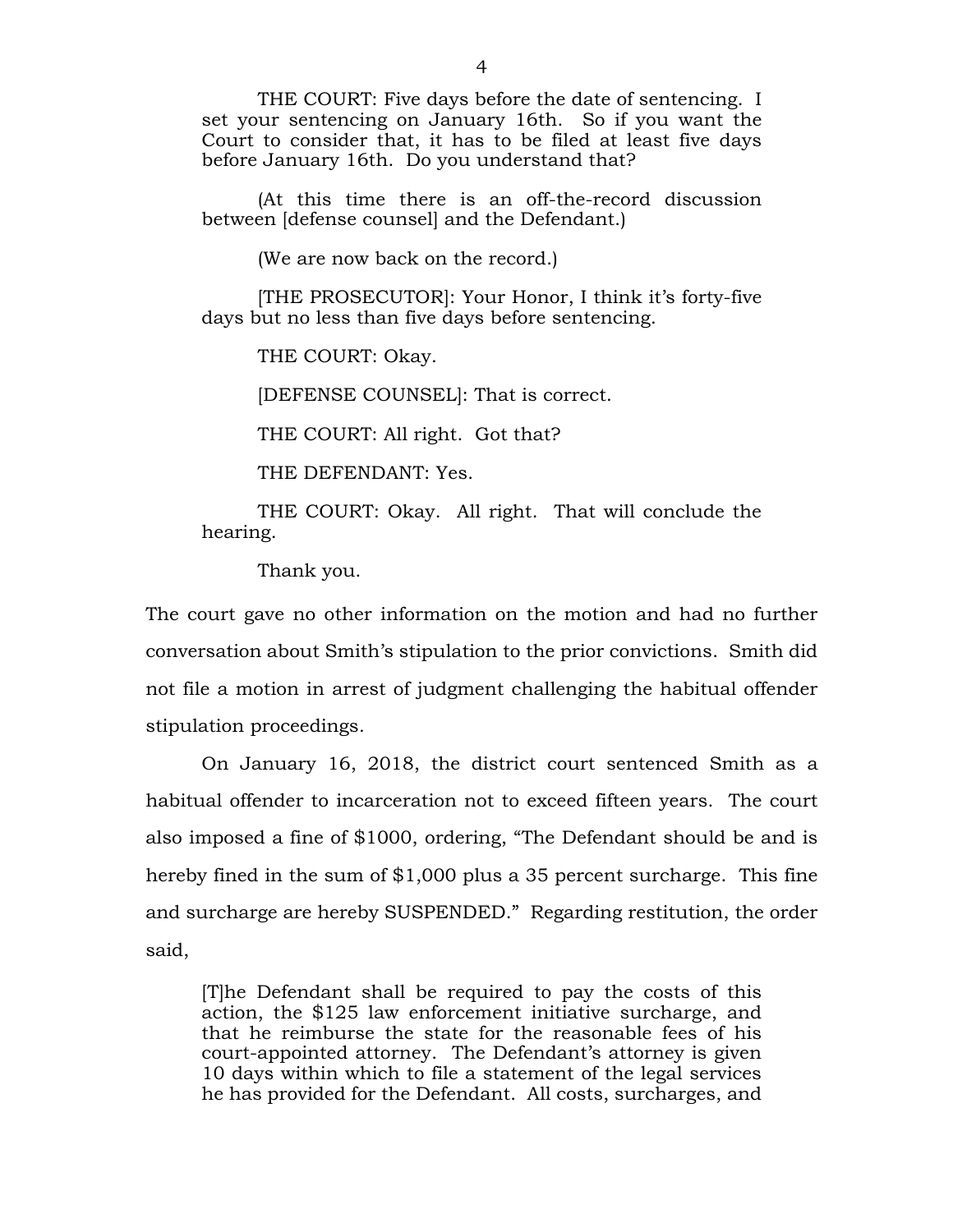fees are due immediately and shall be considered delinquent if not paid within 30 days of today's date.

On January 25, Smith appealed the court's final order. The district court filed a restitution plan on March 20, ordering Smith to pay a total of \$1434.60.

### **II. Issues.**

On appeal, Smith raises three issues. First, he claims the district court failed to comply with the *Harrington* requirements in accepting his habitual offender stipulation. Second, he claims the district court erred in ordering him to pay restitution in the form of attorney fees. Third, he claims the district court erred in imposing a fine.

We need not reach Smith's second or third claim because our resolution of the first issue will require resentencing.

## **III. Standard of Review.**

"Claims involving the interpretation of a statute or rule are usually reviewed for errors at law." *Harrington*, 893 N.W.2d at 41 (quoting *State v. Kukowski*, 704 N.W.2d 687, 690–91 (Iowa 2005)); *see* Iowa R. App. P. 6.907.

#### **IV. Compliance with the** *Harrington* **Requirements.**

On appeal, Smith first claims the district court failed to comply with the habitual offender stipulation requirements from *Harrington* and, therefore, his stipulation could not have been voluntarily and intelligently given. *See* 893 N.W.2d at 45–46. Alternatively, he contends that if he failed to preserve error on his *Harrington* challenge, his trial counsel provided ineffective assistance.

**A. Error Preservation.** In *Harrington* we held that "offenders in a habitual offender proceeding must preserve error in any deficiencies in the proceeding by filing a motion in arrest of judgment." *Id.* at 43. However,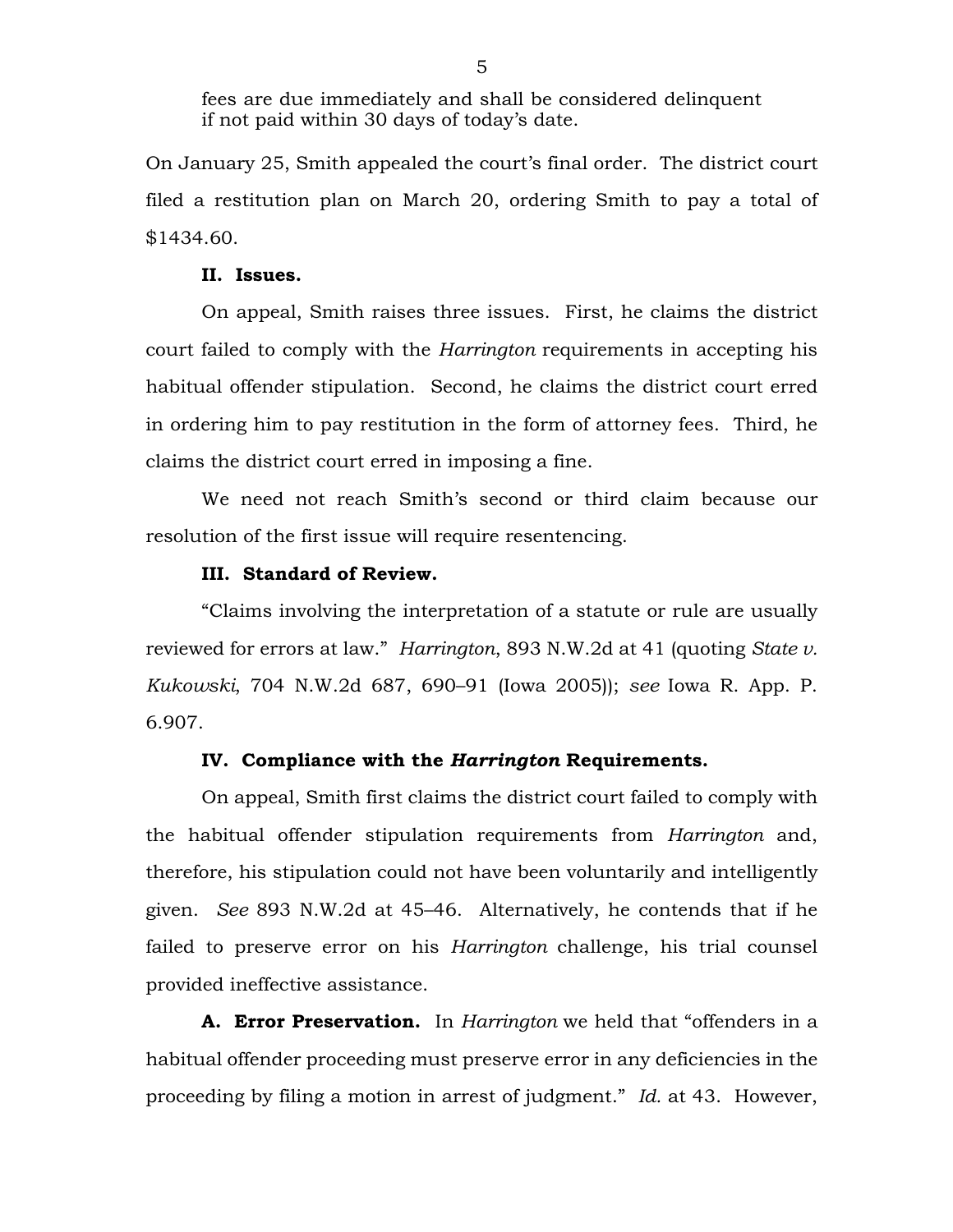we elected to apply that rule of law prospectively such that it did not apply in *Harrington* and in other cases that preceded our *Harrington* decision. *Id.*; *see, e.g.*, *State v. Brewster*, 907 N.W.2d 489, 493 n.3 (Iowa 2018) (excusing failure to comply with error preservation rule because the case was already on appeal at the time of the *Harrington* decision); *State v. Steiger*, 903 N.W.2d 169, 170 (Iowa 2017) (per curiam) (excusing failure to comply with error preservation rule because the rule was not in existence at the time).

Smith's habitual offender proceedings occurred several months after our *Harrington* decision, but he failed to file a motion in arrest of judgment to challenge those proceedings. Accordingly, this case presents the first opportunity, post-*Harrington*, for us to consider the consequences of failing to file a motion in arrest of judgment to challenge the habitual offender proceedings.

Smith claims the *Harrington* error preservation requirement does not apply here because the district court failed to adequately advise him, as required by Iowa Rule of Criminal Procedure 2.8(2)(*d*) for guilty plea proceedings, of his right to file a motion in arrest of judgment and of the consequences of failing to do so. *See, e.g.*, *State v. Meron*, 675 N.W.2d 537, 541 (Iowa 2004) (noting court's failure to inform the defendant entering guilty plea of those two pieces of information as required by rule 2.8(2)(*d*) excuses the defendant's failure to challenge the guilty plea proceedings by filing a motion in arrest of judgment). Smith contends the requirement in rule 2.8(2)(*d*) and the error preservation exception noted in *Meron* should apply to habitual offender proceedings. *See id.* We agree.

We have consistently acknowledged that stipulating to prior offenses for purposes of sentencing enhancement is "comparable to a plea of guilty to support sentencing for the crime identified in the plea." *Harrington*, 893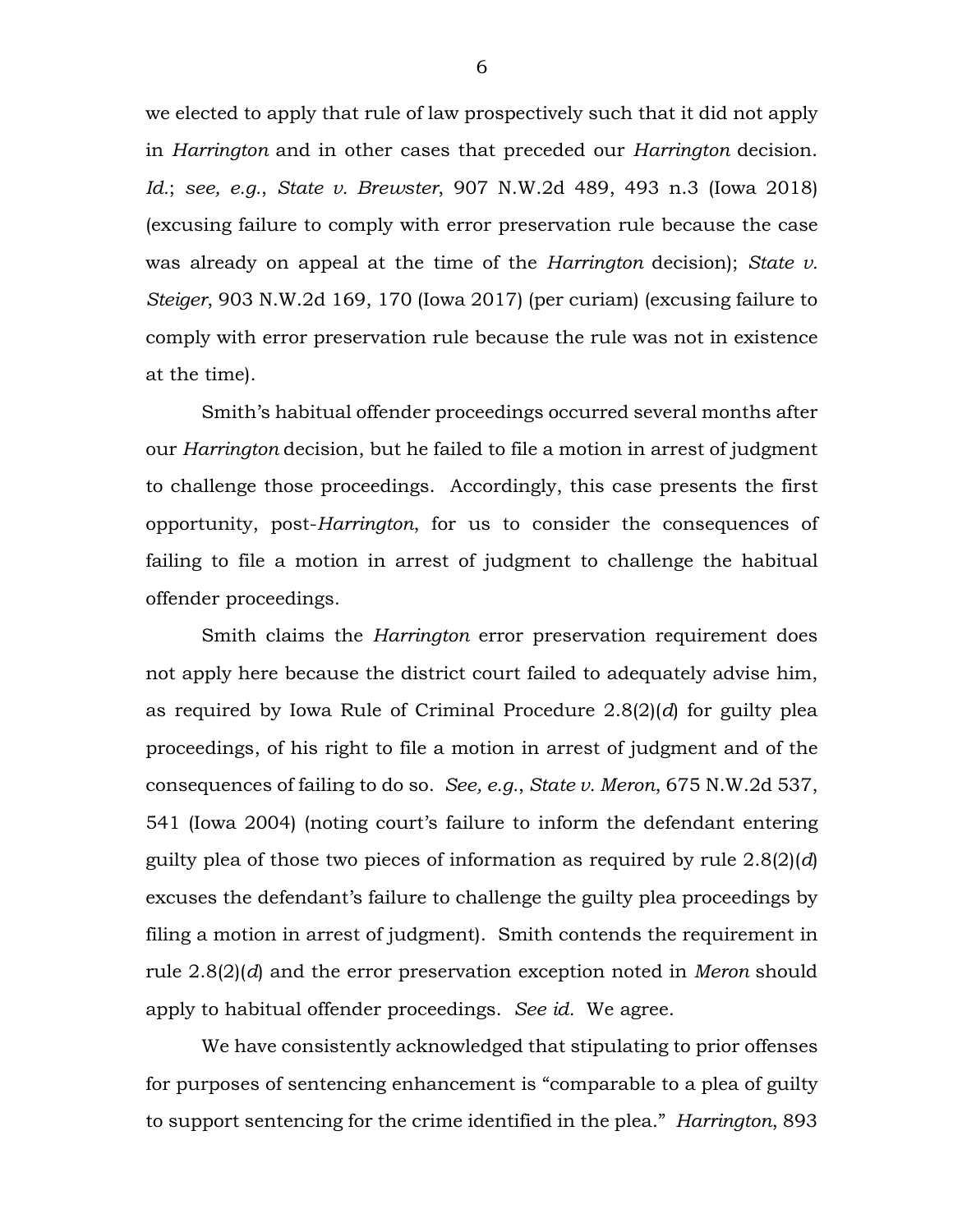N.W.2d at 42; *accord, e.g.*, *Kukowski*, 704 N.W.2d at 692; *State v. Brady*, 442 N.W.2d 57, 58 (Iowa 1989). We have relied on this similarity to conclude it is appropriate to refer to our guilty plea rules when resolving challenges to stipulation proceedings. *E.g.*, *Harrington*, 893 N.W.2d at 45 (referring to guilty plea rules to identify the specific topics that must be part of the stipulation colloquy for the stipulation to be voluntary and intelligent); *Brady*, 442 N.W.2d at 58. We also relied on that similarity in holding that a motion in arrest of judgment must be filed to preserve those challenges for appeal. *See Harrington*, 893 N.W.2d at 42–43. Thus, we find it logical for us to consider the instant error preservation issue in light of our jurisprudence regarding error preservation in the guilty plea context.

Moreover, we find the rationale for the error preservation exception in the guilty plea context equally applicable to the prior-offenses stipulation context. In *State v. Worley*, we first recognized the error preservation exception when a defendant failed to file a motion in arrest of judgment to challenge his guilty plea proceedings. 297 N.W.2d 368, 370 (Iowa 1980). We noted then-rule  $23(3)(a)$ —now rule  $2.24(3)(a)$ —precluded appellate challenges to guilty plea proceedings if the defendant did not first challenge that proceeding in a motion in arrest of judgment. *Id.* But we also explained that now-rule 2.24(3)(*a*) "must be read in conjunction with" then-rule 8(2)(*d*)—now rule 2.8(2)(*d*)—which requires the court inform the defendant that challenges to the guilty plea proceedings must be raised in a motion in arrest of judgment and "that failure to so raise such challenges shall preclude the right to assert them on appeal." *Id.* (quoting Iowa R. Crim. P. 8(2)(*d*) (1979)). We held,

No defendant, however, should suffer the sanction of rule  $[2.24(3)(a)]$  unless the court has complied with rule  $[2.8(2)(d)]$ during the plea proceedings by telling the defendant that he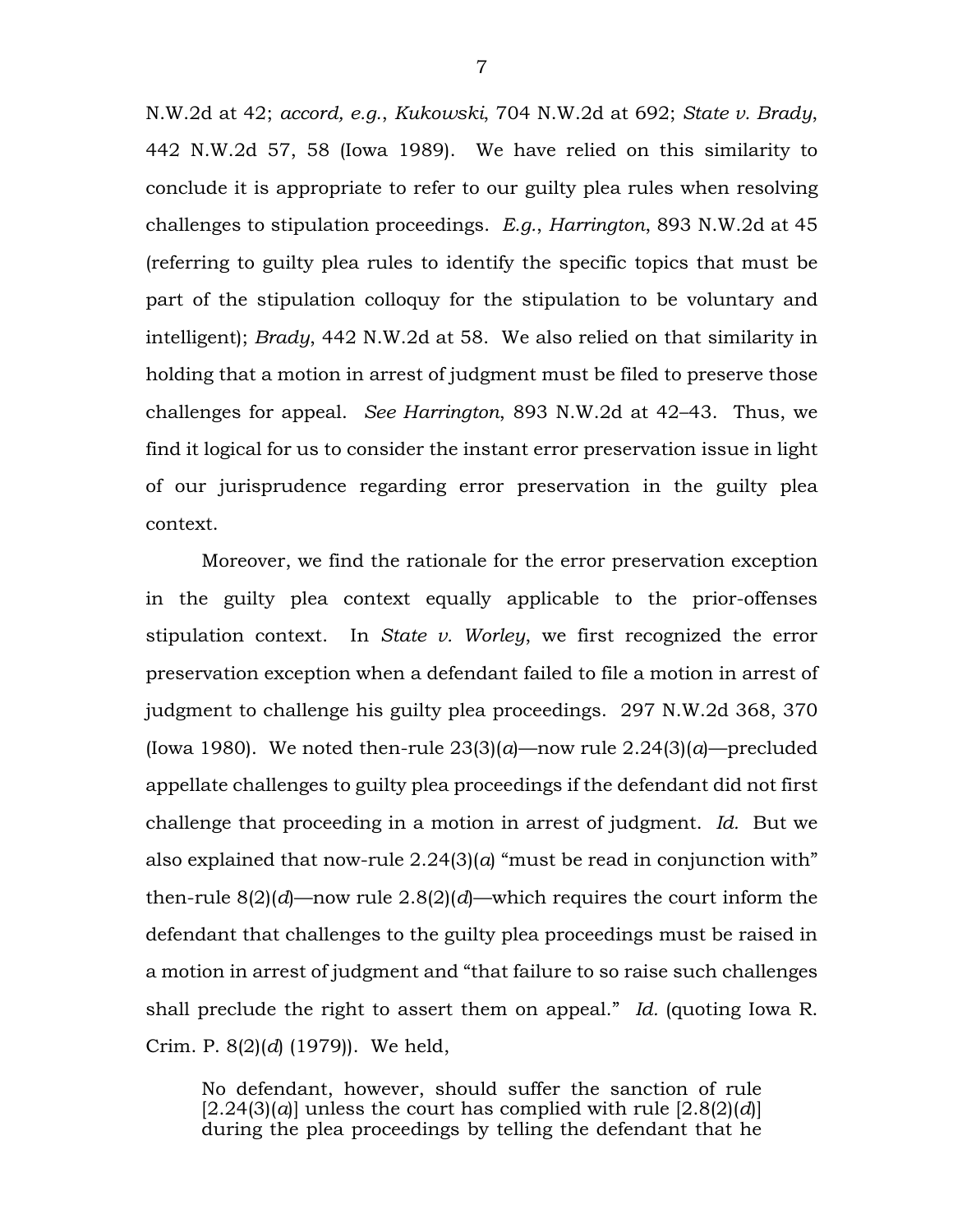must raise challenges to the plea proceeding in a motion in arrest of judgment and that failure to do so precludes challenging the proceeding on appeal.

*Id.* 

As in the guilty plea context, the offender challenging the habitual offender stipulation proceeding must do so in a motion in arrest of judgment in order to preserve error on that challenge. *Harrington*, 893 N.W.2d at 43. Also like in the guilty plea context, the district court is required to "inform the offender that challenges to an admission based on defects in the habitual offender proceedings must be raised in a motion in arrest of judgment" and "that the failure to do so will preclude the right to assert them on appeal." *Id.* at 46. As in *Worley*, we must read these two requirements in conjunction. *See* 297 N.W.2d at 370. Accordingly, no offender in a habitual offender stipulation proceeding should suffer *Harrington*'s error preservation sanction unless the court has complied with its duty under *Harrington* to inform the offender that challenges to the stipulation proceedings must be raised in a motion in arrest of judgment and the failure to do so precludes raising those challenges on appeal. *See Harrington*, 893 N.W.2d at 45–46.

In assessing whether the district court complied with this *Harrington*  duty, we adopt the substantial compliance standard we use "in determining whether a trial court has discharged its duty under rule 2.8(2)(*d*)" in the guilty plea context. *State v. Straw*, 709 N.W.2d 128, 132 (Iowa 2006); *see also State v. Fisher*, 877 N.W.2d 676, 680 (Iowa 2016). "The court must ensure the [offender] understands the necessity of filing a motion to challenge a [prior-offenses stipulation] and the consequences of failing to do so." *Straw*, 709 N.W.2d at 132.

The court's statement that Smith had a right to file a motion in arrest of judgment was insufficient to comply with its duty under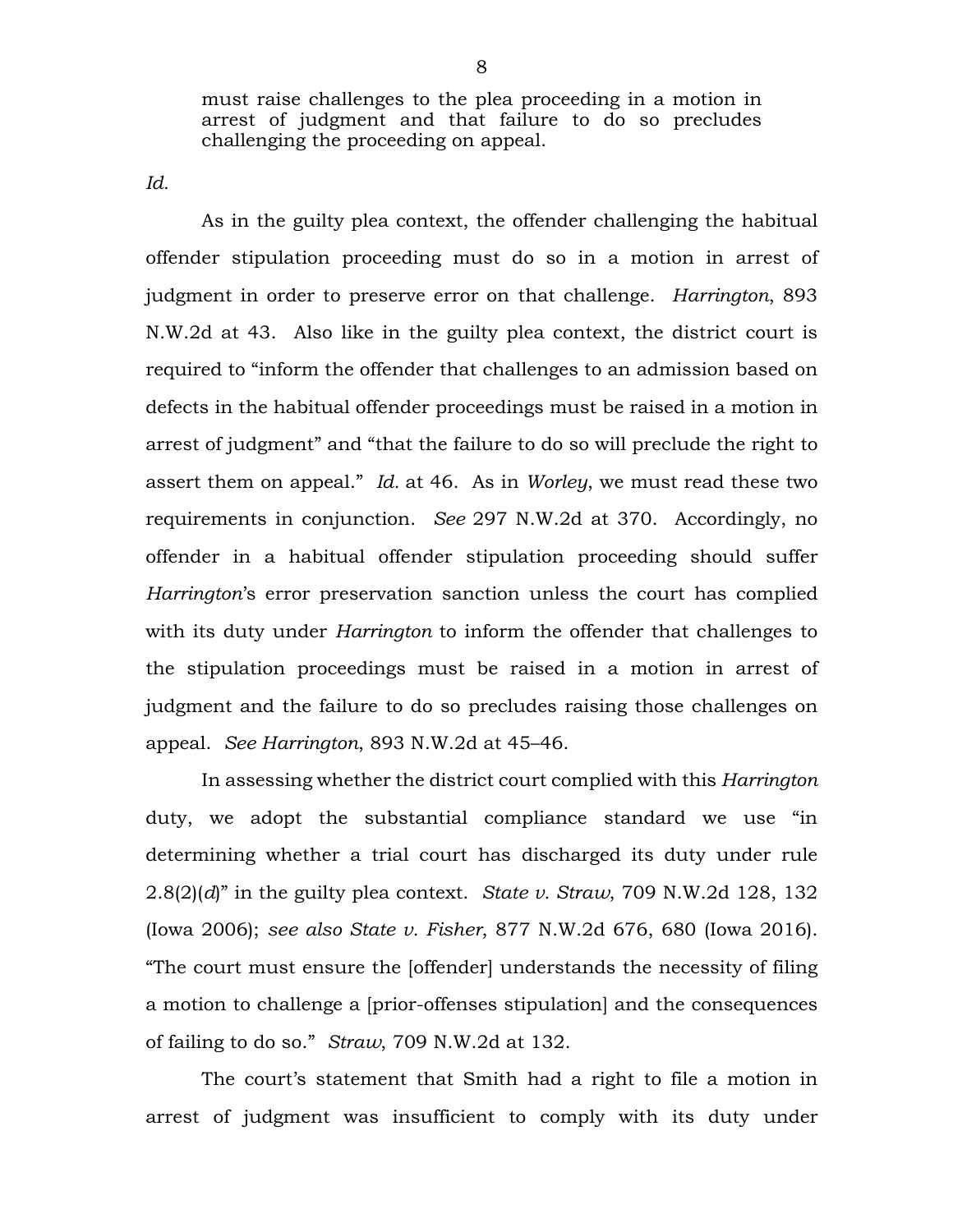*Harrington*. The court's statement did not tie that right to the method of challenging the stipulation proceedings, nor did it ensure Smith understood that the failure to file such a motion would preclude him from challenging the proceedings on appeal. *Cf. Straw*, 709 N.W.2d at 132 (finding substantial compliance when the court informed the defendant that if he wished to appeal or challenge any of the guilty plea proceedings, he was required to file a motion in arrest of judgment). Moreover, there was no written and signed stipulation to the prior offenses that otherwise informed Smith of this information. *Cf. Fisher*, 877 N.W.2d at 682 (finding written and signed guilty plea form failed to substantially comply with rule 2.8(2)(*d*)'s requirements when it did not indicate failing to challenge the guilty plea proceedings in a motion in arrest of judgment waived such a challenge on appeal); *State v. Oldham*, 515 N.W.2d 44, 46–47 (Iowa 1994) (finding substantial compliance when the court's otherwise insufficient oral colloquy was considered together with the defendant's written and signed application to withdraw his not-guilty plea). Therefore, Smith is not precluded from challenging his prior-offenses stipulation on appeal.

**B. The Sentencing Court Failed to Comply with** *Harrington***.**  The district court failed to comply with *Harrington*'s requirements to ensure Smith's prior-offenses stipulation in the habitual offender proceeding was voluntary and intelligent. Although Smith affirmatively responded to the court's inquiry that Smith's decision to stipulate to the habitual offender charge was voluntary, "[a]n affirmative response by the defendant . . . does not necessarily serve as an admission to support the imposition of an enhanced penalty as a multiple offender." *Harrington*, 893 N.W.2d at 45 (alteration in original) (quoting *Kukowski*, 704 N.W.2d at 692). Rather, before sentencing, the court must engage in a colloquy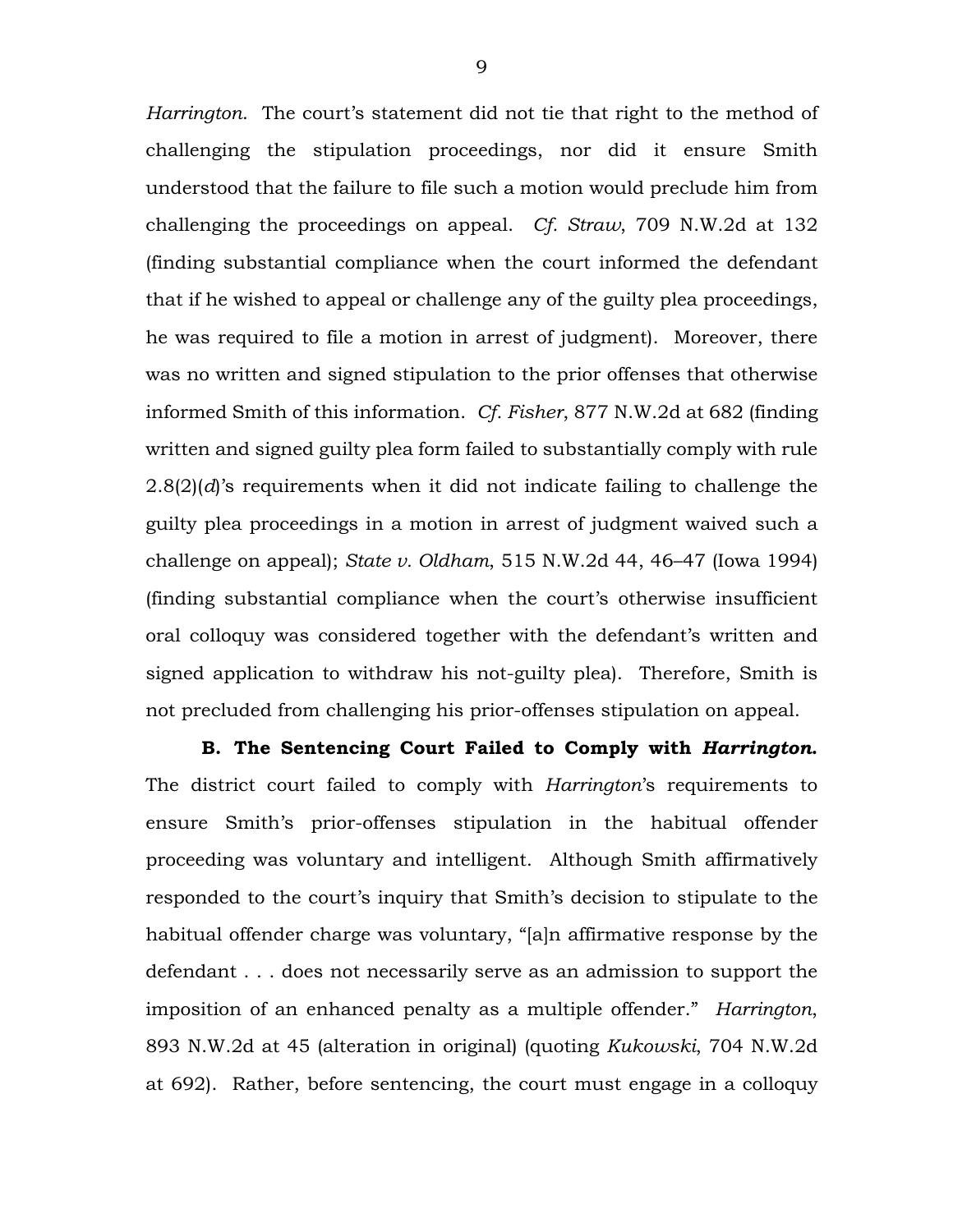with the offender "to ensure that the affirmation is voluntary and intelligent." *Id.* (quoting *Kukowski*, 704 N.W.2d at 692).

In *Harrington*, we clarified the scope of this stipulation colloquy. Our clarification in *Harrington* specifically addressed prior-offenses stipulations for habitual offender enhancement purposes, but we have subsequently extended the *Harrington* colloquy requirements to other sentence-enhancement, prior-offenses stipulations that occur pursuant to Iowa Rule of Criminal Procedure 2.19(9). *E.g.*, *Brewster*, 907 N.W.2d at 494 (applying *Harrington* to rule 2.19(9) "proceedings in which repeat-OWIoffender enhancements are at issue"); *State v. Coleman*, 907 N.W.2d 124, 147 (Iowa 2018) (applying *Harrington* to rule 2.19(9) proceedings involving "a second offense enhancement under Iowa Code section 692A.111"). The stipulation colloquy here fell short of the *Harrington* standard.

First, the court failed to inform Smith "of the nature of the habitual offender charge," "if admitted, that it will result in sentencing as a habitual offender for having 'twice before been convicted of a[ny] felony,' " and that the "prior felony convictions are only valid if obtained when [Smith] was represented by counsel or knowingly and voluntarily waived the right to counsel." 893 N.W.2d at 45 (quoting Iowa Code § 902.8 (2017)). The record is silent as to any determination by the court that "a factual basis exists to support the admission to the prior convictions." *Id.* at 45–46.

Second, the court failed to inform Smith "of the maximum possible punishment of the habitual offender enhancement, including mandatory minimum punishment." *Id.* at 46. Specifically, in this case, that he would "be sentenced to a maximum sentence of fifteen years" and that he "must serve three years . . . before being eligible for parole." *Id.*

Third, the court did not inform Smith of the applicable trial rights enumerated in rule  $2.8(2)(b)(4)$  and that no trial on the habitual offender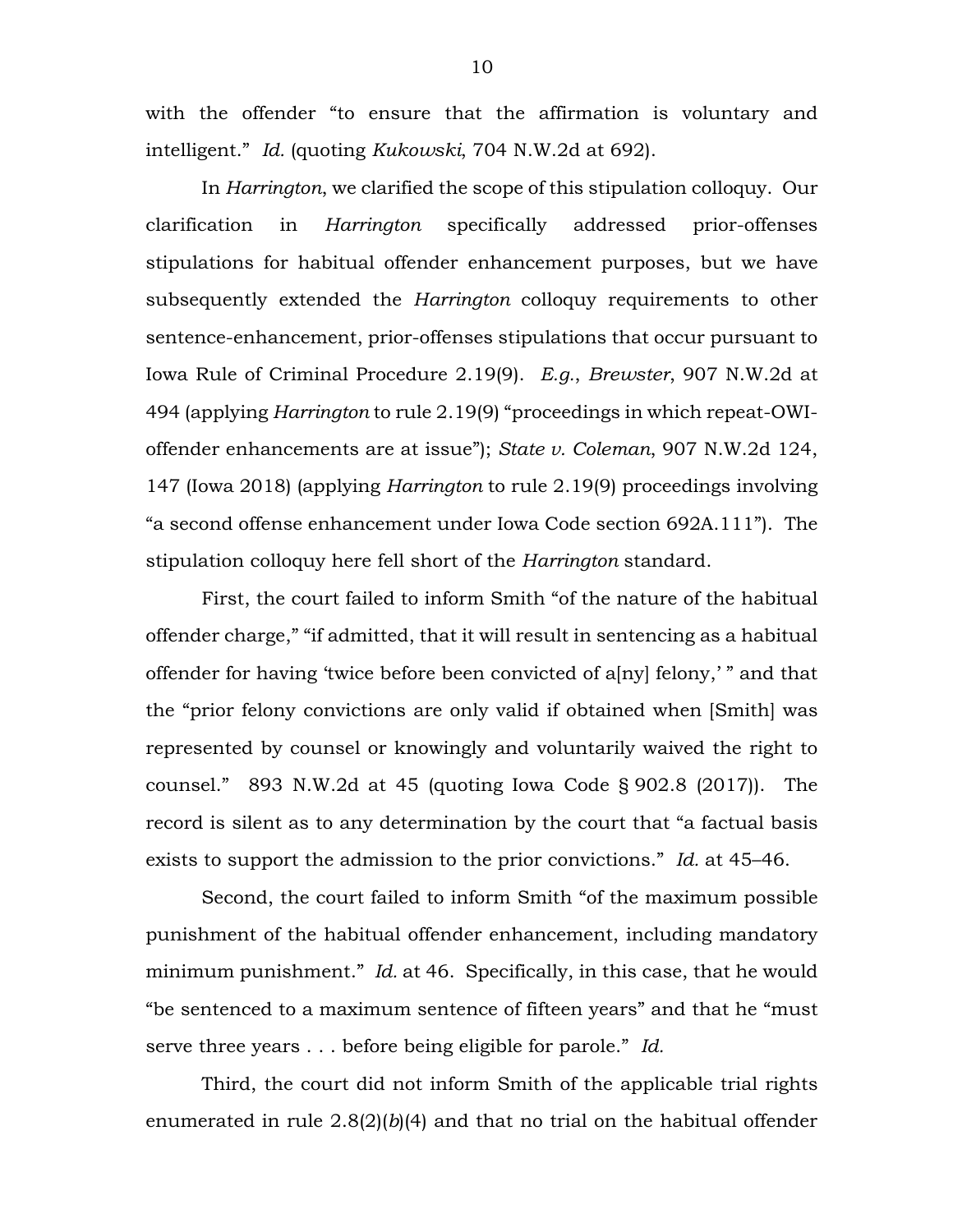charge would take place if he admitted to the prior convictions.[1](#page-10-0) *Id.* Nor did it indicate "that the state is not required to prove the prior convictions were entered with counsel if [Smith] does not first raise the claim." *Id.* 

Finally, the court did not adequately inform Smith that "challenges to an admission based on defects in the habitual offender proceedings must be raised in a motion in arrest of judgment" and that the "failure to do so will preclude the right to assert them on appeal." *Id.* It is undisputed that the court advised Smith he had the right to file a motion in arrest of judgment. Nonetheless, the court did not tie the filing of such a motion with challenging the stipulation proceedings, and it made no indication that such a motion is a prerequisite to challenging the proceedings on appeal.

As in *Harrington*, the habitual offender colloquy here leaves us "unable to conclude [Smith's] admission was knowingly and voluntarily made." *Id.* at 47. Accordingly, we affirm Smith's uncontested judgment of guilt for second-degree burglary, but we reverse the judgment and sentence of the district court and remand for further proceedings consistent with the stipulation requirements of *Harrington*, or if Smith denies the prior convictions or their validity, for trial on whether he qualifies as a habitual offender. *See id.* at 48.

### **V. Conclusion.**

Smith did not file a motion in arrest of judgment to challenge his habitual offender stipulation proceedings as required by *Harrington*. However, the district court failed to substantially comply with its duty under *Harrington* to ensure that Smith understood the necessity of filing

<span id="page-10-0"></span> <sup>1</sup>When Smith initially indicated he would stipulate to the prior offenses, the court responded by noting it had told Smith "earlier about the ramifications of doing that." Yet, the record does not contain or otherwise reveal the substance and scope of that earlier advisement.